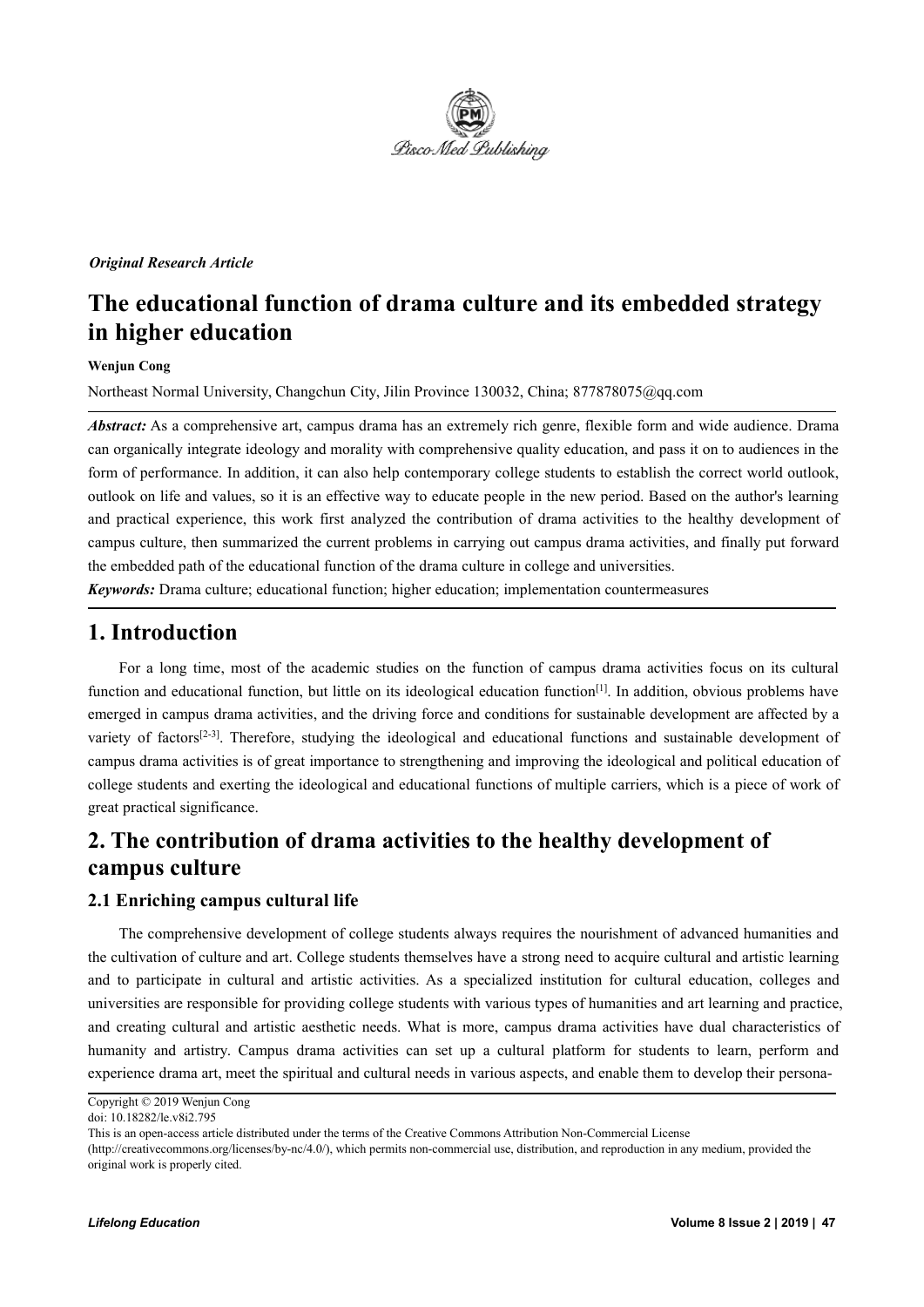lity and potential. In this process, it can often cause a certain campus sensation effect and create a strong campus cultural atmosphere.

#### **2.2 Improving the taste and quality of campus culture**

With the gradual development of campus drama activities in colleges and universities, the taste and quality of campus culture will also be improved. The campus drama activities will allow students to truly feel the wisdom and inspiration of cultural education, and make their spirit more full, harmonious and happy. Therefore, they can realize the comprehensive, vivid, and lively development of physical and mental quality in the high-quality campus culture, and truly enhance the meaning and value of campus cultural taste. Campus drama activities play an irreplaceable role and value in the cultivation of all-round talents needed by highly civilized human society, as well as in the construction of spiritual civilization and material civilization in colleges and universities [4].

#### **2.3 Expanding the carriers and approaches ofideological education in colleges and universities**

Strengthening and improving the ideological and political education of college students, striving to innovate carriers, expand channels, and increase the attractiveness and influence of ideological education are new requirements imposed on colleges and universities by the times and society. Campus drama activities are known for their popularity and universality of the activity, the autonomy and extensiveness of participation, the flexibility and openness of the form, making them become a new carrier of ideological education for college students.

### **3. Problems existing in the implementation of campus drama activities**

#### **3.1 Lack of organization and shortage of funds**

Judging from the rules of campus drama art activities, campus drama activities require the attention of school leaders and youth league committees as well as the support of various hardware, but in fact many problems are difficult to be solved immediately. First, the school organization is weak. In terms of non-professional colleges, the campus drama art activities belong to the management and guidance of the youth league committee, which should be staffed by about one person. In the face of various music and dance activities, the youth league committee has very limited energy in organizing campus drama activities. Even if it is intentionally cultivated, it is still in a state of weakness and cannot be implemented well. Second, the shortage of funds has become an unsustainable problem in campus drama activities. A sum of money is needed to maintain a short sketch competition organized by the school, the management of a drama club, and the second class learning. In addition, the weekday teacher allowances, purchase of theater discs and books, the stage lighting during the performance of the competition, and costumes of actors all need money to maintain. In the absence of funds, the only way for campus activities to survive in the cracks is to simplify savings, which has greatly reduced college students' ability to innovate.

#### **3.2 Insufficient professional guidance and original motivation**

Due to the limitation of practical conditions, most colleges and universities do not offer majors related to drama performance and creation. The most relevant curriculum for drama in many schools is the "drama appreciation" general course. The low degree of students' contact reflected in it is undoubtedly unfavorable to the creation of the cultural atmosphere of campus drama. Most of the drama clubs in colleges and universities are mainly interest clubs, whose business orientation is amateur clubs, and their level is limited. In order to improve the standard of campus drama, professionals should provide guidance. Due to the lack of intervention from the school, it is difficult for students themselves to find excellent teachers to provide professional training and performance support [5]. Therefore, campus drama can only stay in a relatively rough stage of practice, which is manifested in the lack of original plays, crude performances by actors, crude stage effects and low level of audience, greatly limiting the artistic appeal of drama itself.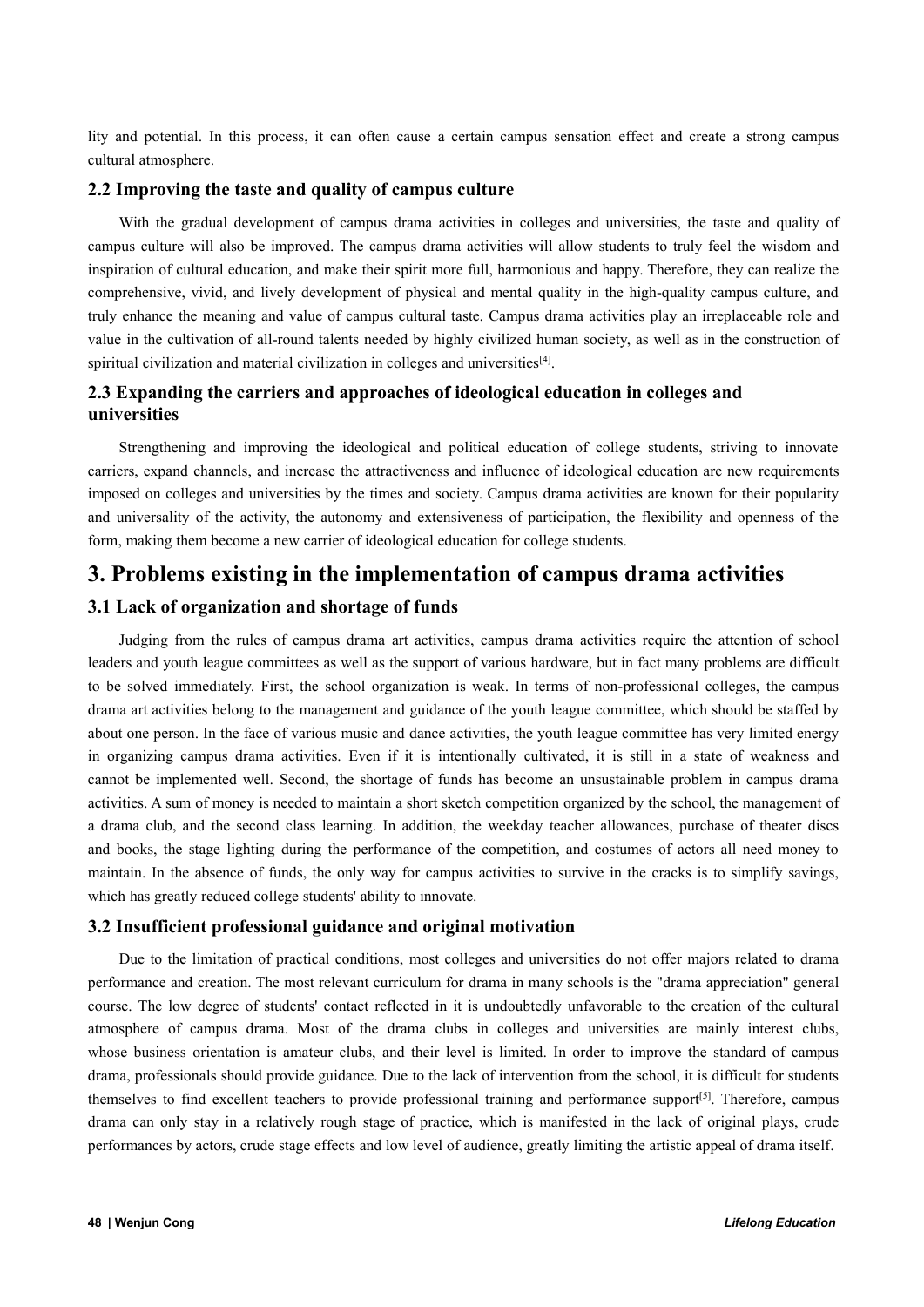#### **3.3 The attractiveness ofperforming art clubs has declined**

At present, college student associations have become a huge force in colleges and universities, but the quality has not been effectively improved while the quantity is gradually increasing, which is particularly obvious in the arts and performance associations. Many students join them with a playful attitude and are lazy in the actual rehearsal process, which greatly reduces the popularity of the performance clubs. The difficulty of hiring guidance experts and teachers has also become the main reason for the sluggishness of such associations. Although the school clearly requires that each club must be equipped with an instructor, these drama clubs still lack teachers. Therefore, some clubs invite professional teachers ofthe school of literature and music, or even the performance lover of the senior grade to carry on the guidance. In addition, a small number of professional drama teachers don't have enough energy to guide such clubs, the second classroom, and even the teaching of the drama class, gradually making it become a formality.

## **4. Embedded path of the educational function of drama culture in colleges and universities**

#### **4.1 Improving the organization system to ensure the development of campus drama activities**

The development of campus drama and the accumulation of campus theater culture are inseparable from the joint efforts of teachers and students, the attention of relevant units and professionals, and the continuous input of human and material resources from the relevant departments of universities and the effective support of guarantee mechanisms. Campus drama creation and rehearsal, as a professional platform for aesthetic education practice and cultural innovation, carry out various activities such as script selection and actor recruitment. Professional instructors should provide relevant lectures to carefully guide the construction of the drama community<sup>[6]</sup>. Related departments and school league committees should pay close attention to the development of campus drama, and the youth league committee should allocate special funds to hold the whole school's "Youth Ideal" undergraduate drama show, interpreting classic plays and provincial award-winning works.

#### **4.2 Strengthening the construction of drama groups and building distinctive cultural brands**

For existing drama student organizations, the school should emphasize the development of university students' cultural quality as the core, take aesthetic education and artistic innovation as the guidance, and take innovation and practice as the basic requirements, so that each club has its own characteristics and cooperates with each other. During the performance of the play, members should be encouraged to communicate with and learn from each other. They should have a clear division of labor and perform their duties in every detail, such as the topic selection, creation, screening of the script, division of labor, rehearsal, and formal performances.

#### **4.3 Improving the level of drama activities and creating a better drama cultural environment**

Campus drama, while performing drama creative performances, is also seeking practical daily activity carriers to maintain the sustainable development of campus drama. Campus drama activities keep pace with the times and constantly integrate classics with the spirit of the times, becoming a beautiful scenery line of campus culture. Colleges and universities cultivate campus drama enthusiasts, continuously improve the audience's artistic literacy, strengthen the support for the development of campus drama, develop the exchange of drama culture between colleges and universities, and constantly expand the development space<sup>[7]</sup>. Anging Normal University regards campus drama as an important means of quality education and humanities education, which has become an important carrier of school culture to educate and run the school. As a unique form of education, drama can give participants and viewers a direct and empathetic experience in an intuitive and effective way, and thus affect people's thoughts and emotions. It exerts political, moral, and aesthetic influences, and also effectively promotes the development of human personality and outlook on life, self-cognition, self-experience, and self-control.